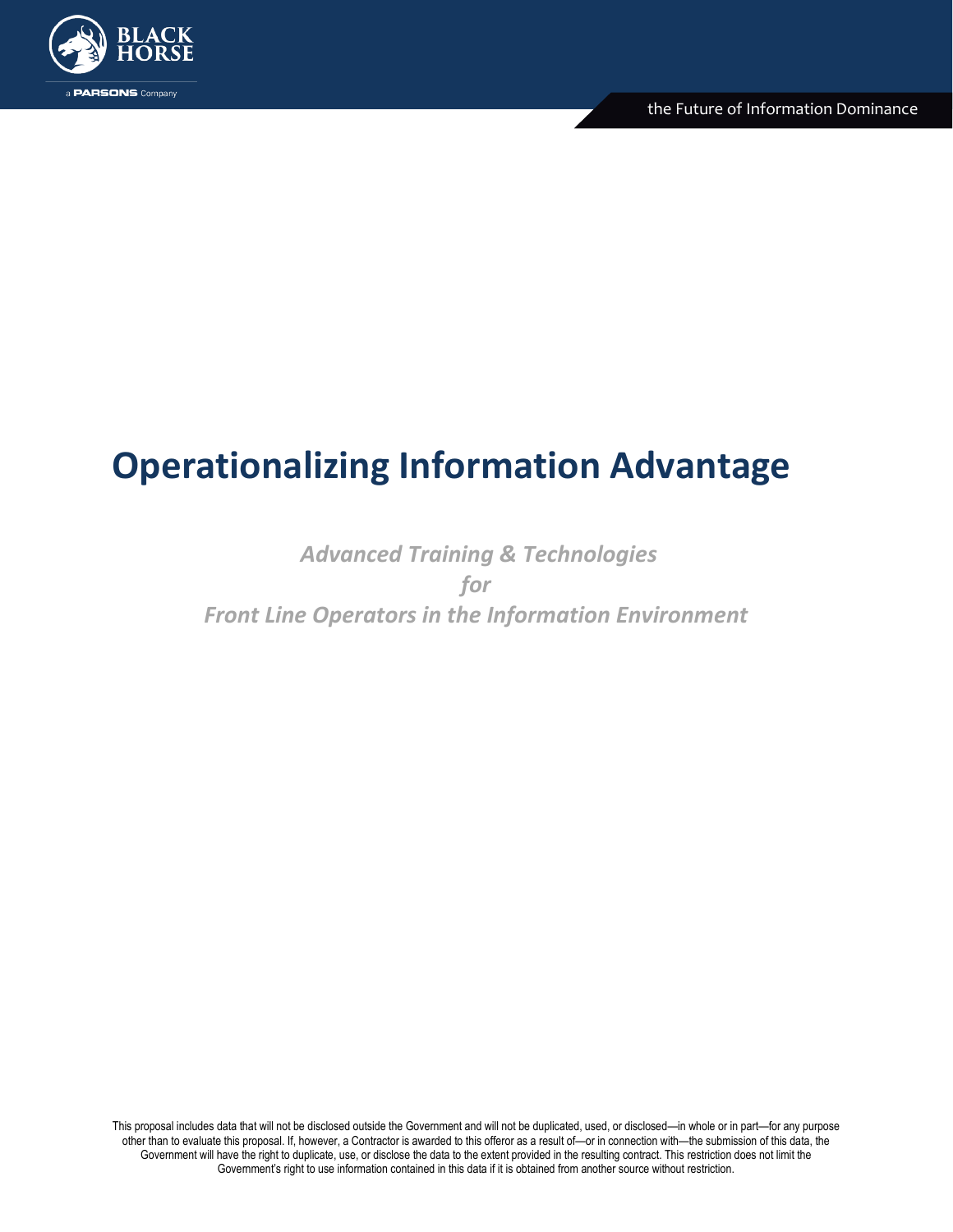

### *Relooking our Strategy for Influence & Operations in the Info Environment*

Many generations of Americans have lived and enjoyed the power and dominance our nation has secured, particularly in the land, air, and maritime domains. But today's battlespace has significantly changed with revolutionary advancements in cyber, EW and space-based capabilities. The adversary has demonstrated highly adept capabilities and capacity to conduct Operations, Actions and Activities (OAA) discreetly within the Physical and Informational Environments and to influence behaviors, activities, and outcomes often before the US military's OODA loop has had a chance to react. In today's  $21^{st}$  century battleground arena – known as Great Power Competition – information in king, and for the nation who obtains information advantage, shall undeniably maintain the overall advantage.

For decades, our strategy has been deterrence through posture and forward presence – focused on clearly demonstrating to our adversaries a sustained readiness and willingness to "*fight tonight*". Deterrence may be helpful to maintaining partnerships and alliances, but it has been virtually ineffective in modifying the behavior of China and Russia who are waging  $21<sup>st</sup>$  war now – albeit by another means. These adversaries have learned to compete on a day-to-day basis, utilizing a broad array of government, commercial, and private tools, and techniques without breaking the threshold of armed conflict. They are adept in operating below the threshold of armed conflict and at the fringes of international laws. Their OAA are employed discretely through Political, Military, Economic, Social, Information, Infrastructure, Physical, and Time (PMESII-PT) factors. Across this vast PMESII-PT continuum, Information is THE common denominator and THE most influential domain of all. For the behaviors and decisions of individuals, groups and nation-states are formed and informed by human cognition and biases which are all based on the information being received and transmitted within relative environments.

With this fundamental understanding and appreciation of the criticality of information,  $21<sup>st</sup>$ century military organizations must operationalize information advantage by properly training and equipping its personnel with advanced techniques and technologies in strategic communications, psychological operations, virtual persona operations, cyber operations, electronic warfare, and space operations. Parsons Corporation firmly believes that in order to regain the initiative and dominate in  $21^{st}$ century competition, the Department of Defense must prioritize innovative training and cutting-edge technologies for full-spectrum operations in the Information Environment (OIE). Parsons maintains a broad inventory of seasoned experts and industry-leading technologies to provide best-of-breed training and equipping for Virtual Operations in the Cyber Domain as well as full spectrum Operational and Intelligence Preparation of the Environment (PE).

Our people are our most precious asset. Ensuring that they have the best training and equipment to conduct effective OIE is how we effectively Operationalize Information Advantage.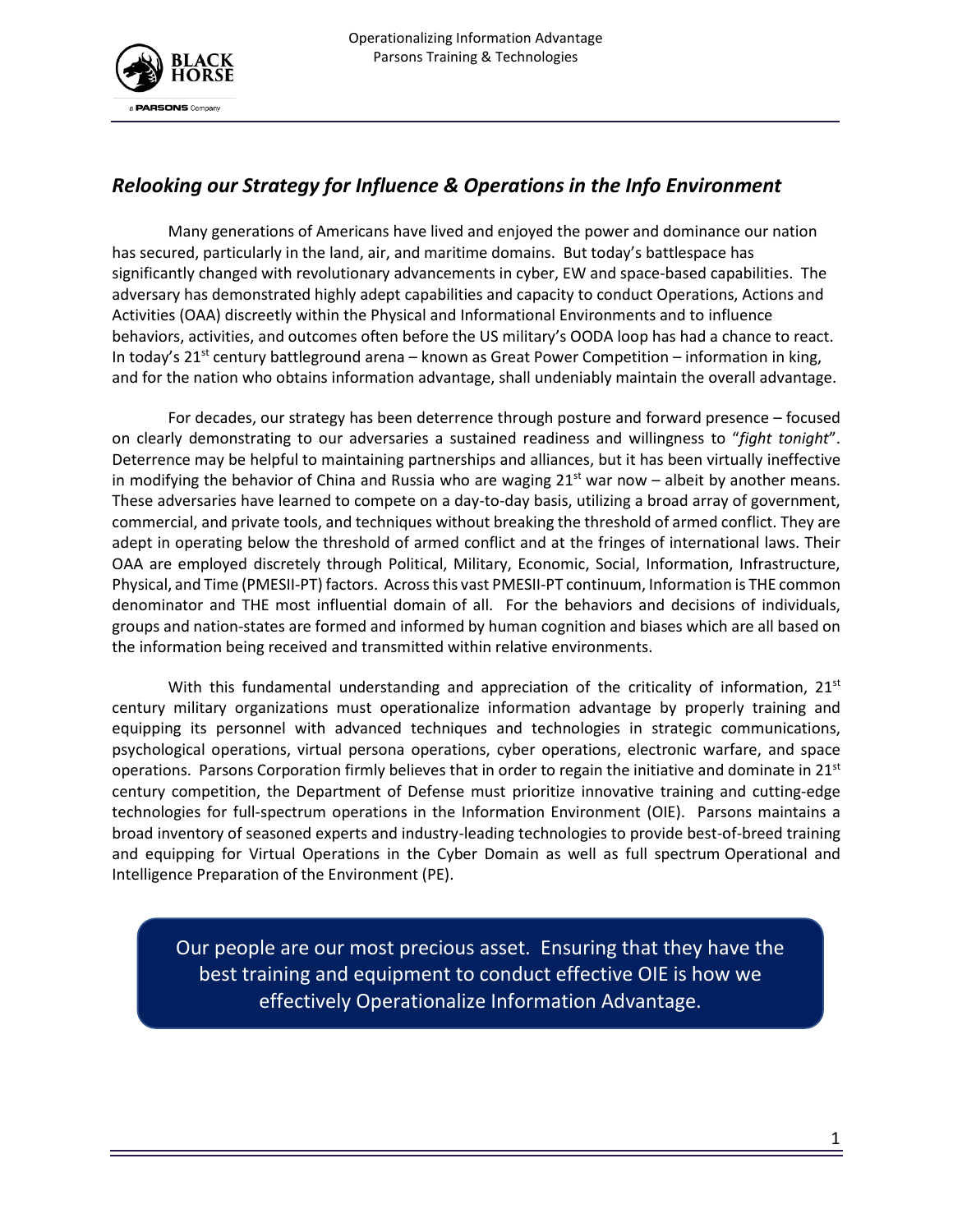

#### *OIE Training, Readiness and Technology Solutions for Today and Tomorrow*

Parsons' suite of holistic training and readiness solutions to Operationalize Information Advantage are focused on delivering commercial best practices to understand and exploit the Information Environment (IE) with advanced tactics, techniques and procedures. Information operations (IO) and cyber-persona effects are only effective if they can achieve overmatch against the IE platforms, user community and our adversaries. Pivots are occurring in the IE – Commercial Platform fraud detection is better; adversaries are increasingly intertwined with global social media platforms and users; deep fake technologies are becoming more and more elaborate and difficult to detect.

Parsons is in the business of equipping DoD with the necessary skills and tools to safely understand the digital environment in a manner that allows both organizations to remain and sustain a step ahead of the threat attempting to cause harm to your personnel, reputation, brand, assets, network and supply chain. Parsons will assist in curating data and building tools that guide targeted interventions. We will do this collaboratively, working with existing efforts and sharing best practices as we go. The solution will safely discover, synthesize, and analyze publicly available data and metadata to provide actionable insights for more effective decision-making. Solutions are conducted in a digitally immersive environment and utilize a flexible framework and methodology that is driven by and centered around your enterprise requirements. Some of our clients include Fortune 1000 companies, a Fortune 100 company, a Fortune 400 company, several universities, and elite Special Operations units supporting countless missions and skill identifiers. Parsons provides solutions that adhere to privacy and data protection laws and principles. Parsons protects privacy while taking advantage of the potential of digital technology to maximize the speed and real-time capability of national pandemic responses. Our goal is to make this technology available to all operators, leaders, and subordinates alike, as quickly and seamlessly as possible.

Parsons has over a decade of experience providing training and technical support on Virtual Operations and Open-Source Intelligence (OSINT) collections and activities for DoD and Intelligence Community (IC) partners. Our Virtual Operations training teaches students how to create, build and employ sustainable digital personas to support and advance an organization's objectives and activities in the cyber domain. Our OSINT training and support includes data analysis and exploitation, tradecraft development, and technology development to support OIE.

#### **Differentiators**

- . Based on best-in-class curriculum that translates to mission outcomes
- . Instructors with 200+ years combined experience & lessons-learned from more than 2000 graduates
- · Holistic, skills-based, and tool-agnostic training tailored to your needs
- Train at the speed of technology learn with real-time and relevant data
- Delivered locally or as a mobile training team

#### *Our Suite of Advanced Curricula*

Our **Virtual Operations Training Course (VOTC)** teaches students how to create, build, and use digital personas to support and advance an organization's virtual operations program. The oneweek course begins by walking students through the step-by-step process of how to create and build a digital persona, then focuses on how to use personas online, and ends with a series of exercises that test the students on their ability to use the personas in a real-world operational scenario. This immersive and hands-on course is designed to prepare students so they can return to their organization with the skills needed to use personas to advance their support their organization's missions.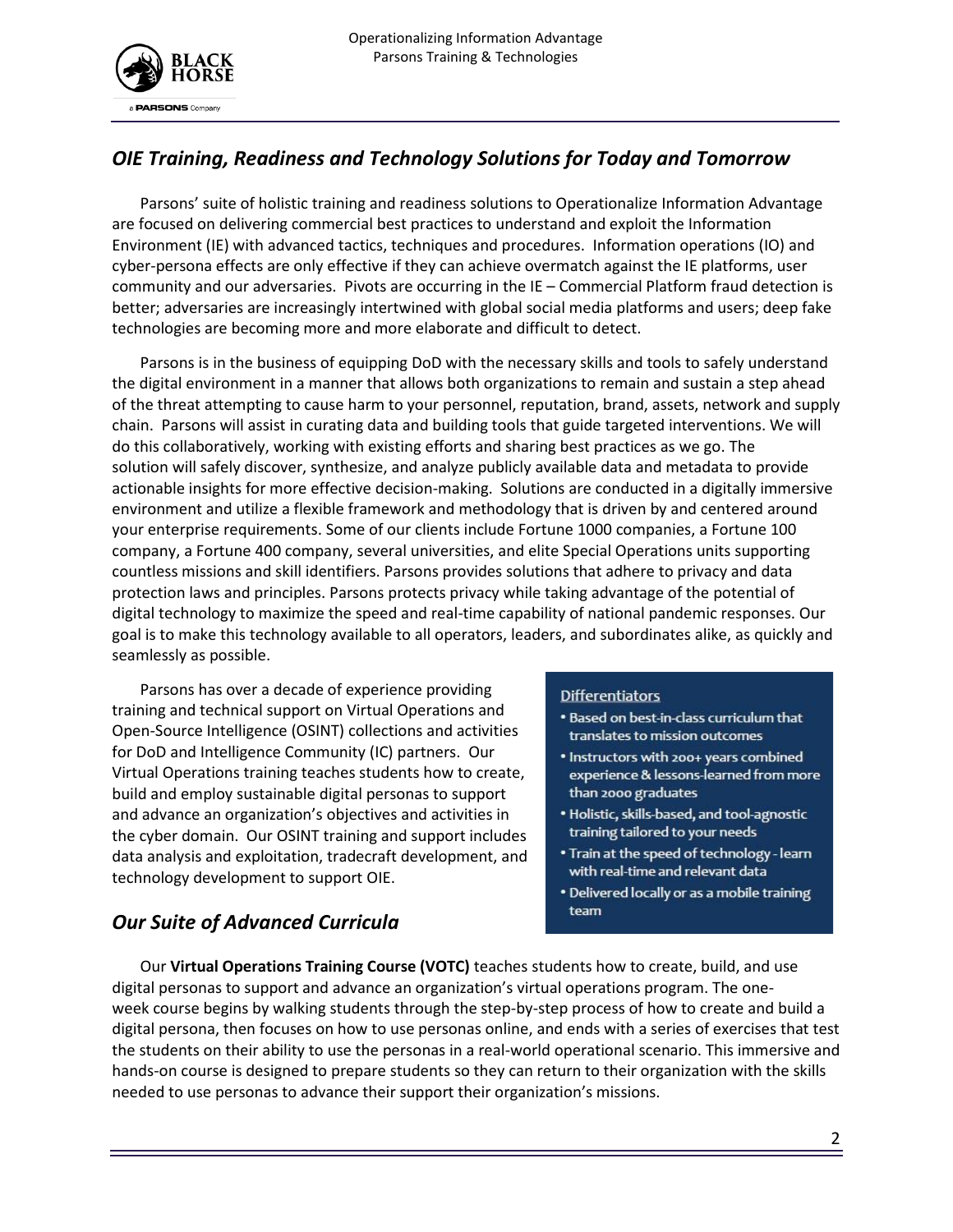

Our **Cyber Advanced Support Operations (CASO™)** training teaches students an iterative discovery, assessment, and analysis framework that can be applied with the use of various tools and methods to make sense of open-source data to include academic journals, foreign news media, social media, and other web-based sources. Our cutting-edge best practices have proven success in facilitating creative problem solving, reducing research cycle times, and honing analytical skills to see what others cannot see. We instruct the same framework throughout every course regardless of areas of interest or the utilization of open source, moderate, or expensive technologies and tools.

Students are equipped with the necessary skills to safely operate on the internet, protecting identity and related digital footprint, while simultaneously establishing a new frame of reference for undertaking digital PE research. Students will leave the course with the ability to implement newly learned skills at their respective organizations, provide active support to organizational requirements, tip and cue critical information to exquisite systems, and produce more effective research deliverables that provide meaningful context and information for stakeholders. The fluid and complex nature of the digital environment demands a knowledge worker-based discipline in Operations Security (OPSEC), Military Information Support Operations (MISO), and Military Deception (MILDEC). DoD operators learn how to navigate and influence a dynamic and ever-changing environment vice static classroom lectures and rote memorization.

Parsons has experience providing Geospatial Intelligence (GEOINT) analysis and support to Department of Defense (DoD) and IC customers. This experience includes analyzing, assessing, and exploiting geospatial information to describe, assess, and visually depict the operational environment for our customers. For example, Parsons utilized multiple geospatial analysis tools (Esri, FADE/MIST, OpenIO, etc.) to discover and analysis geospatial information that includes all-source information, OSINT, SIGINT, MASINT, and IMINT. We have experience supporting Special Operations, Geographic Combatant Commands (GCCs), and the IC (including NGA) with geospatial analysis. We also provide geospatial data exploitation, validation, and fusion across multiple INTs using COTS and GOTS tools, as well as artificial intelligence and machine learning. Our end product analysis typically consists of intelligence reports that provide contextual geospatial analysis to understand events, areas of interest, patterns of life, and information operations within a geographic region.

Parsons has undertaken research and development of specialized geolocation capabilities that fall within the GEOINT domain. For our applications, our design concepts have included RF direction-finding (DF) and emitter geolocation using software-defined radio (SDR) based platforms and advanced digital signal processing (DSP) algorithms to autonomously detect and geolocate multiple HF/UHF/VHF transmitters simultaneously. Our design allows systems to be networked together to provide greater area coverage and more precise triangulation of threat emitters. Tactical signal monitoring and DF systems in use today are mainly "scanning" systems that use a single channel to search against a known frequency list and, upon detection, trigger narrowband tuners in an antenna array for DF processing. The Parsons design is aimed at detecting and direction-finding all HF/UHF/VHF frequencies simultaneously. The operator does not need to scan through pre-program frequencies and "chase" signals of interest.

Our **Commercial Signature Reduction (CSR)** courses utilize hands-on practical scenarios and instruction on various methods, techniques and tradecraft where learning new skills is the focus, as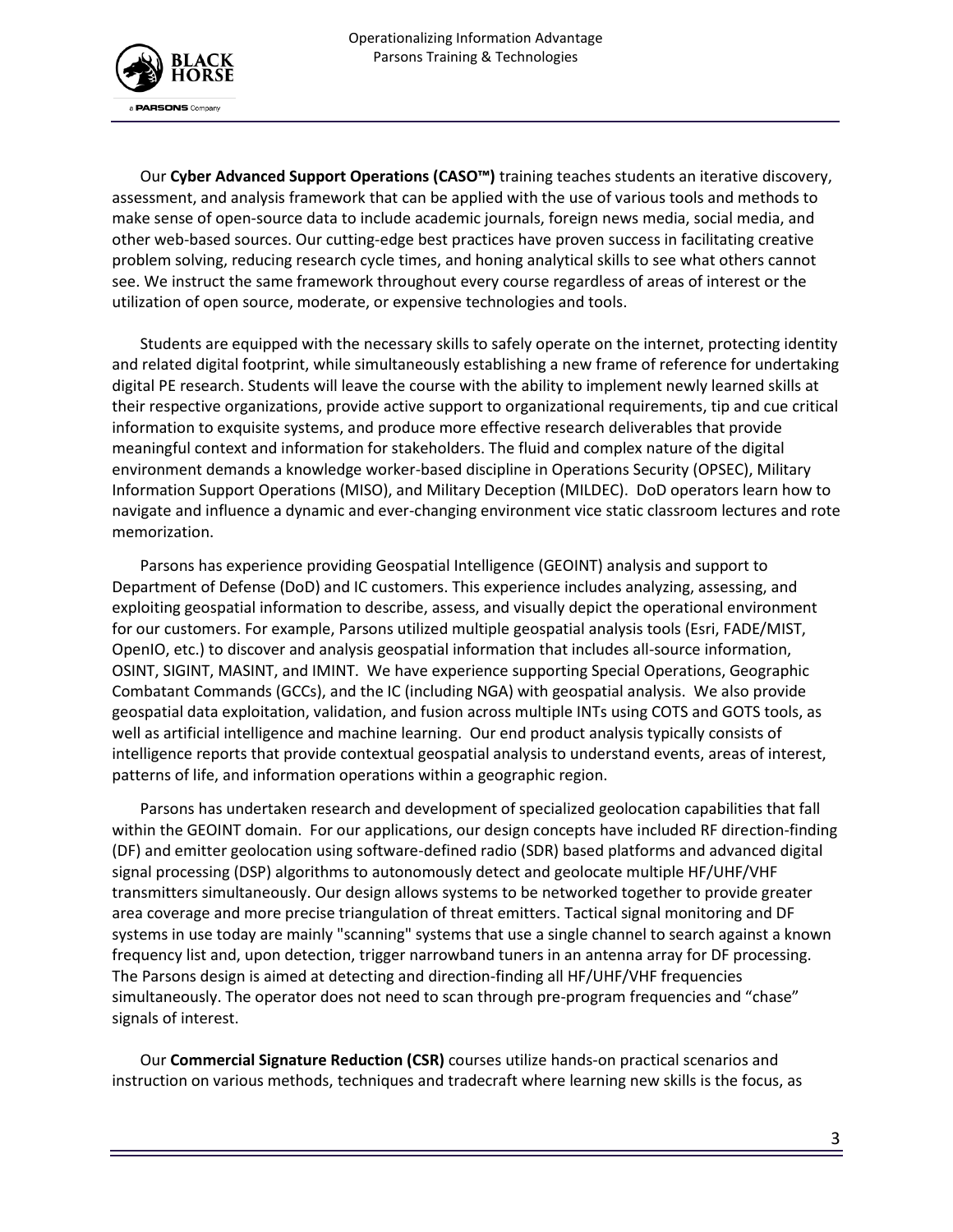

opposed to the technology or tool. The CSR curriculum is uniquely designed to provide students with cutting edge best practices that have proven success in facilitating creative problem solving, reducing digital exposure, and honing SIGREDUX skills to mitigate what others can see. CSR teaches students a comprehensive SIGREDUX methodology that can be applied with the use of various tools and applications to protect both personal, professional, and operational information. Students graduate the course with the skills to effectively mitigate spillage of sensitive information.

Our **CONVERGENCE Program** is designed to teach operators an active-detect posture while tackling issues like identifying, understanding, and mitigating foreign influence using online social media, news outlets, and other internet-based domains. CONVERGENCE serves as a framework for creating and managing training conducted in the IE and to support development of information related capabilities. The fluid and complex nature of the digital environment demands a knowledge worker-based discipline in Operations Security (OPSEC), Military Information Support Operations (MISO), Military Deception (MILDEC) and Deception in Support of Operations (DISO). Operators need to learn how to operate in a dynamic and ever-changing environment vice static classroom lectures and rote memorization. Our toolagnostic research methodology allows the operator to pivot from globally disbursed virtual populations to onsite atmospherics and corroborate and validate information, improving cross-cultural agility by leveraging technology.

#### *Our suite of technologies and commitment to the mission*

Parsons provides innovative technology-driven solutions to afford participants the freedom and security to navigate contentious SIGINT and Cyberspace domains. By employing a Full Spectrum Radio Frequency, Cellular, Wi-Fi, Bluetooth & GPS '*monitor, intercept and defeat package'* we place a special emphasis on low-vis passive / semi-passive collection aimed at illuminating all Commercial Signatures (e.g., cell phones, smart watches, push-to-talk radios). Additionally, we provide subject matter expertise in the disciplines of tactical SIGINT, Cyber, and CEMA (Cyber-Electro Magnetic Activities) operations with the desired outcome of enabling the US SOF operator through recommendations to reduce both MILSPEC Communications Signatures & Commercial Digital Signatures.

Parsons' Virtual Persona Operations technology and tradecraft support realistic, persistent and survivable online activities in the IE to enable our service members to own the information advantage. Our managed attribution suite of services known as Dimensions, Digitz, Omega and Inception enable IO professionals to conduct the following advanced activities:

- Virtualized mobile comms Point of Presence w/2-factor authentication on true cellular infrastructure
- Remote and virtual control of real mobile devices
- Persistent and dedicated mobile IP presence and mobile network data
- Regional diversification of IP ranges and locations worldwide
- Diversified virtual environments tailored to specific needs, software or OS
- Scalability to support rapid operational growth as needed
- Interactive user functionality, including file transfer and CAPTCHA defeat

Parsons stands ready to assist our DoD operators and will continue to build on achievements and lessons learned to effectively serve in the nation to deter our adversary, assist and engage with U.S. partners and allies, and to prepare and shape the environment. Parsons partnered with the right DoD